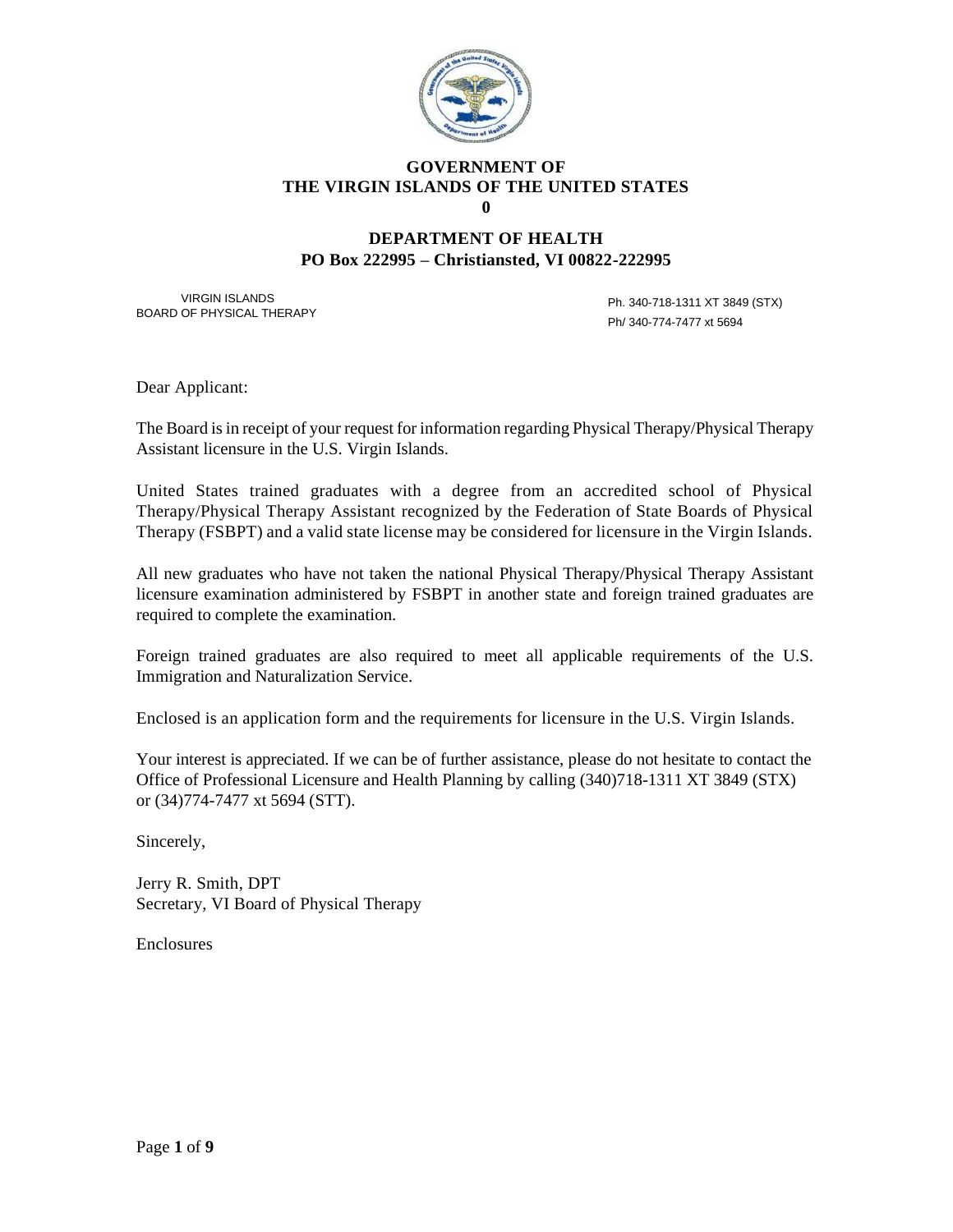

# **Virgin Islands Board of Physical Therapy Application for Licensure and Examination**

Requirements for Physical Therapy/Physical Therapy Assistant licensure and examination in the U.S. Virgin Islands:

Application for license shall be sent to the VI Board of Physical Therapy, **PO Box 222995, Christiansted, VI 00822-2995.** The applicant shall comply with the following requirements:

- Submit application on the form prescribed by and obtainable from the Board of Physical Therapy. All documents must be accompanied by a notarized translation in English.
- Proof of age, submit copy of passport, birth certificate copy, Visa or green card..
- Be a graduate of an accredited school of Physical Therapy/Physical Therapy Assistant recognized by the Federation of State Boards of Physical Therapy. Documents attesting to the above must be furnished. This is to include diploma, **official transcript**, degree and date of graduation.
- Submit National Physical Therapy/Physical Therapy Assistant Examination Test Scores.
- Submit a Notarized Authorization of Release form:
- Submit two (2) original and current letters of recommendation dated within six months of your application date. Letters must be from either the school director of your Physical Therapy/Physical Therapy Assistant program or a licensed Physical Therapist/Physical Therapist Assistant familiar with your work.
- Submit a signed, notarized, non-addiction statement (form attached).
- Submit a \$15.00 non-refundable application fee. A separate license fee of \$100.00 (PTA) or \$200.00(PT) is required for approved applications. All payable to **"Gov't of the VI".**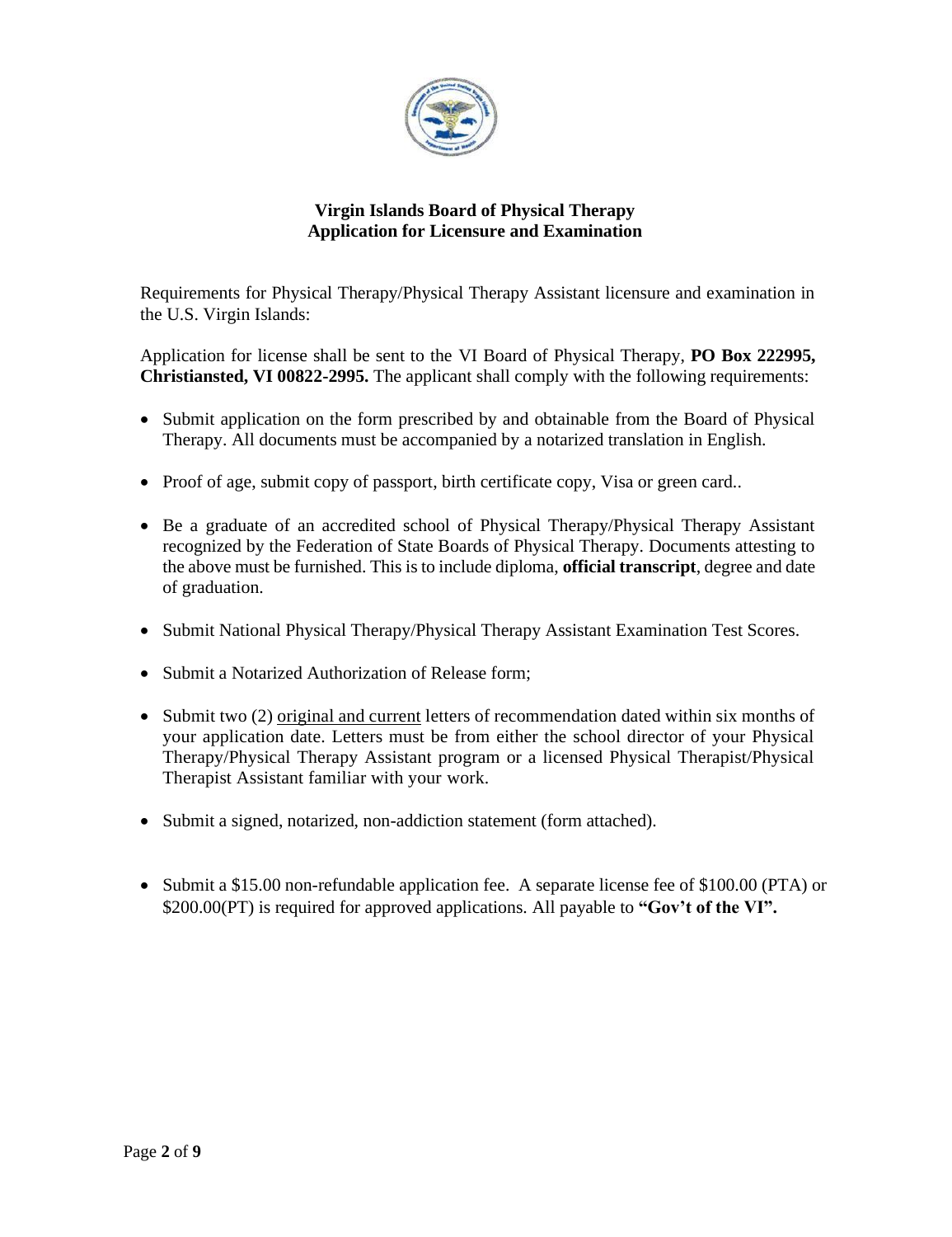### **Foreign Trained Applicants**

In addition to the above requirements, Foreign trained applicants, irregard of possession of a U.S. license to practice Physical Therapy/ or as a Physical Therapy Assistant must obtain a "Credential Evaluation" to be completed and supplied by the following agency

### **Foreign Credentialing Commission of Physical Therapy, Inc. (FCCPT)**

PO Box 2587 Alexandria, VA 22313-9998 Telephone: 703-684-8406 FAX: 703-684-8715

The Board reserves the right to require the applicant to take and pass the **TOEFL** to demonstrate competency in the English language.

#### **Endorsement Applications**

If you have ever been licensed to practice as a Physical Therapist/Physical Therapist Assistant in another state, you must make arrangements with each state to send verification of your licensure status, either current or expired, directly to the Virgin Islands Board of Physical Therapy. A copy of your license from another state is not acceptable as verification. The verification **must** also have the state seal.

It will be your responsibility to notify the state and pay any fees required by the licensing state.

You are responsible for having your test scores and verification of passing transmitted directly to the VI Board.

#### **Computerize National Licensure Examination**

After a candidate's application is considered approved by the V.I. Board of Physical Therapy, he/she will have to register via our office to take the Computerize National Licensure Examination.

All foreign graduates and graduates of schools not approved by the American Physical Therapy Association must complete the Computerize National Licensure Examination.

The Board currently uses the passing standard as recommended by the Federation of State Boards of Physical Therapy.

After a candidate passes the examination and is, in the opinion of the Board of Physical Therapy/ of good moral character, the Board shall issue him/her a license. Such a license shall be registered in the Office of the Commissioner of Health within thirty (30) days of issuance and shall thereafter be conclusive evidence of his/her right to practice in the U.S. Virgin Islands.

Failure to pass two (2) consecutive examinations will require the candidate to take additional education course(s). Evidence of taking such course(s) must be presented to the Board before re-examination.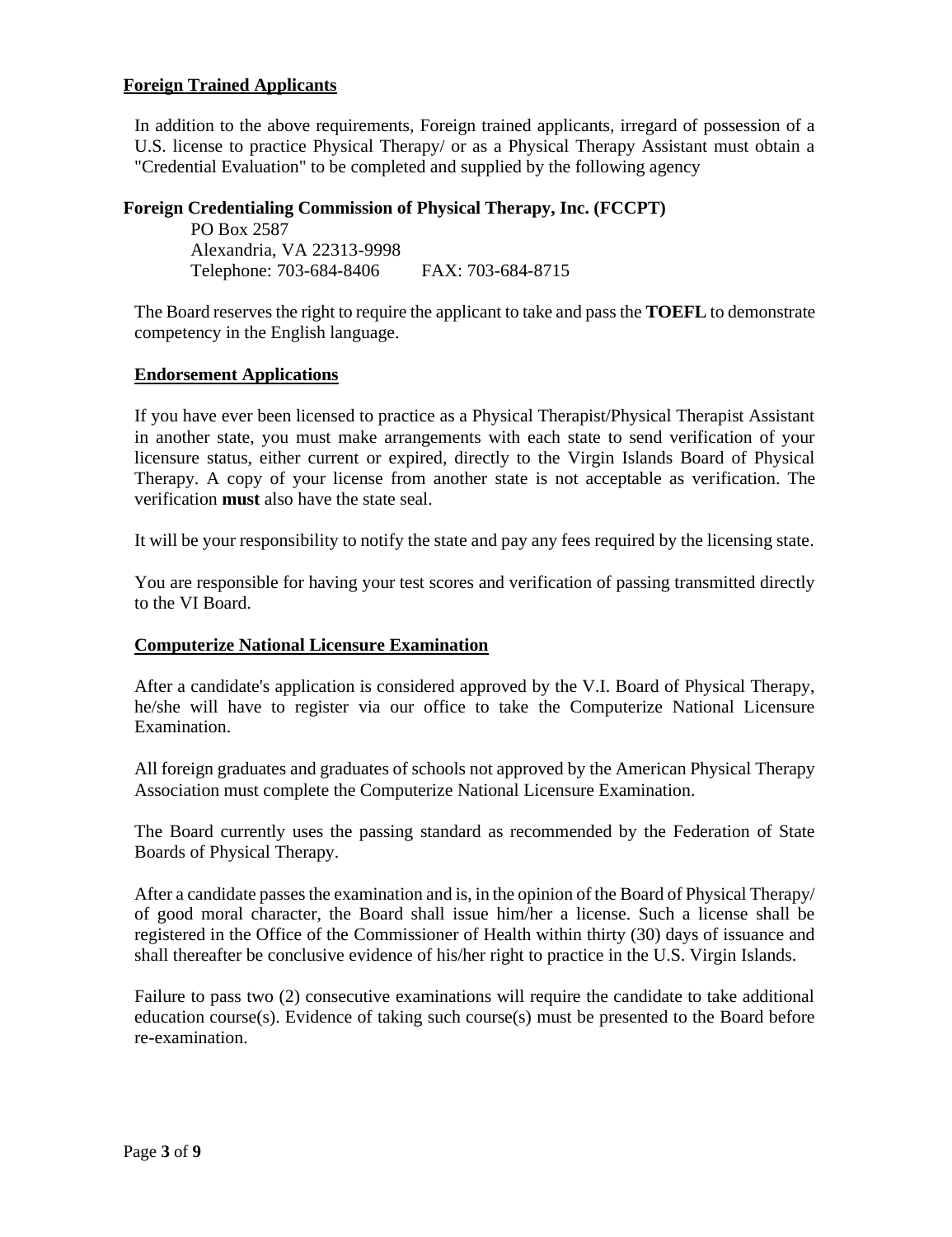Mail Application to: **V.I. Board of Physical Therapy VI Department of Health PO Box 222995 Christiansted, VI 00822-2995**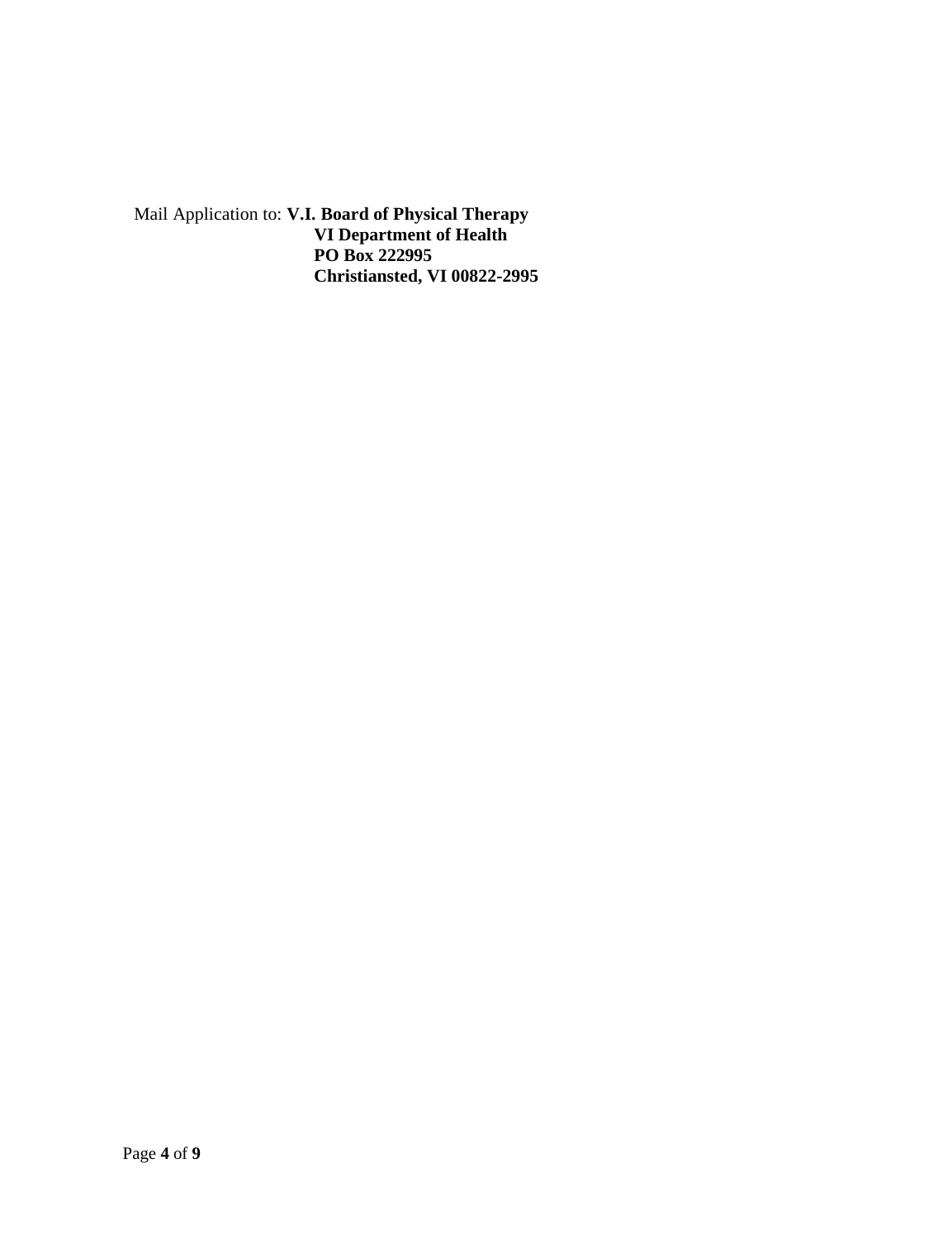

# **VIRGIN ISLANDS BOARD OF PHYSICAL THERAPY**

|                | <b>APPLICATION FOR</b>                                                           | <b>Photo Here</b> |                 |                     |
|----------------|----------------------------------------------------------------------------------|-------------------|-----------------|---------------------|
|                | <b>LICENSURE AND EXAMINATION</b>                                                 |                   |                 |                     |
|                | <b>Type of Application <math>\Box</math> PT <math>\Box</math> PTA</b>            |                   |                 |                     |
|                | $\Box$ Examination $\Box$ Endorsement                                            |                   |                 |                     |
|                | Name in $full^-$                                                                 |                   |                 |                     |
|                | Last                                                                             | First             | Middle          |                     |
|                |                                                                                  |                   |                 |                     |
|                |                                                                                  |                   |                 |                     |
|                |                                                                                  |                   |                 |                     |
|                |                                                                                  |                   |                 |                     |
|                |                                                                                  |                   |                 |                     |
|                |                                                                                  |                   |                 |                     |
|                | <b>Educational Experience</b>                                                    |                   |                 |                     |
|                |                                                                                  |                   |                 |                     |
| College        | a) Full Name                                                                     |                   |                 |                     |
|                | b) Date of Graduation ___________________ Degree _______________________________ |                   |                 |                     |
|                | <b>School of Physical Therapy/Physical Therapy Assistant</b>                     |                   |                 |                     |
|                |                                                                                  |                   |                 |                     |
|                |                                                                                  |                   |                 |                     |
|                |                                                                                  |                   |                 |                     |
| a)             | <b>Post Graduate</b>                                                             |                   |                 |                     |
|                |                                                                                  |                   |                 |                     |
| $\mathbf{c}$ ) | Intended Place of Employment:                                                    |                   |                 |                     |
| $\Box$         | St. Thomas                                                                       | $\Box$ St. Croix  | $\Box$ St. John | $\Box$ Water Island |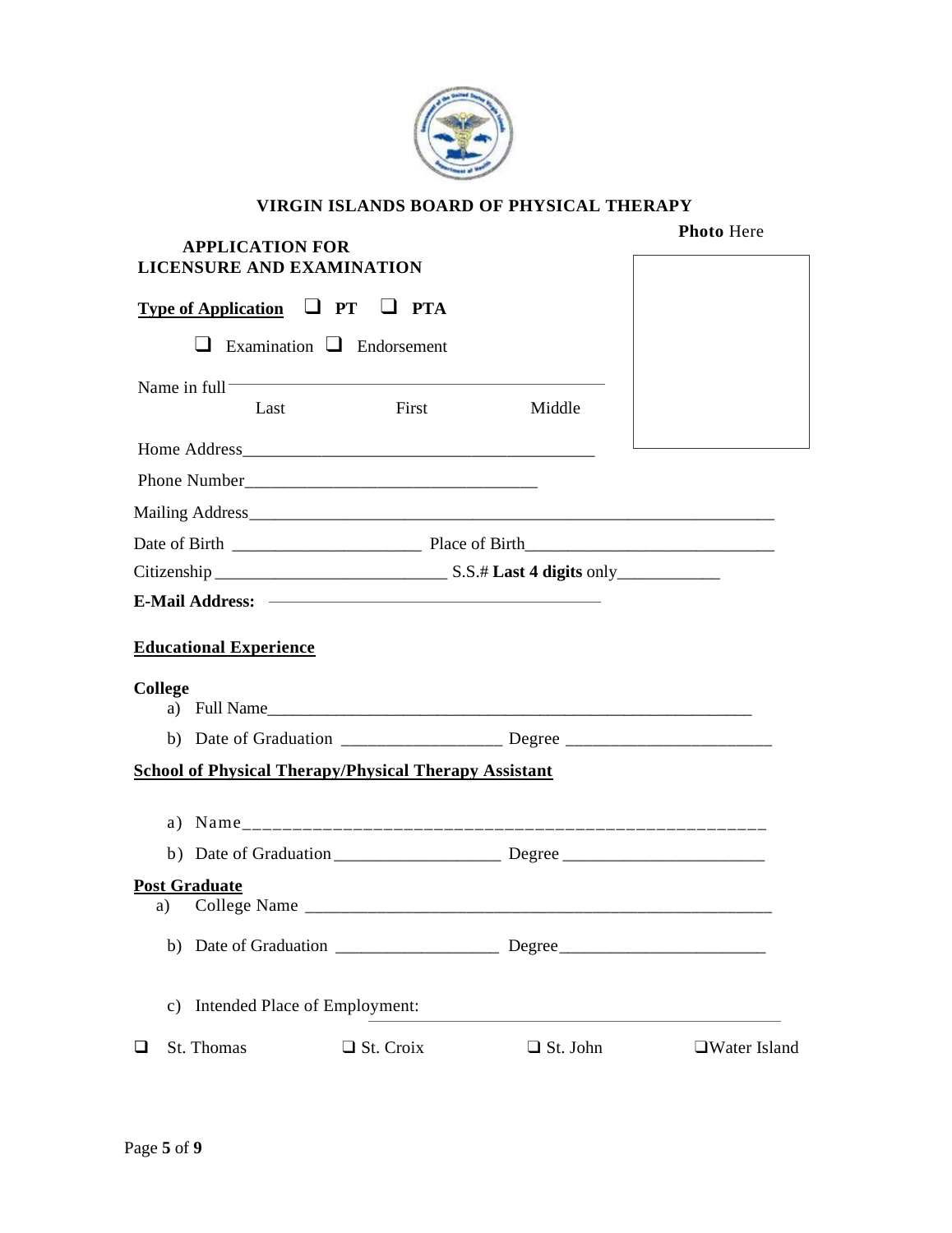### **Licensure Information**

|                                                                     |  |  | Status $\_\_$ |  |  |  |
|---------------------------------------------------------------------|--|--|---------------|--|--|--|
|                                                                     |  |  |               |  |  |  |
| Have you ever had your license revoked, suspended or denied?        |  |  |               |  |  |  |
|                                                                     |  |  |               |  |  |  |
| Do you currently have any pending or unresolved complaints/actions? |  |  |               |  |  |  |
|                                                                     |  |  |               |  |  |  |
|                                                                     |  |  |               |  |  |  |

#### **Professional Information**

Attach resume. Beginning with most recent, list all places of employment, position held, and include all dates.

#### **Affidavit of Applicant**

\_\_\_\_\_\_\_\_\_\_\_\_\_\_\_\_\_\_\_\_\_\_\_\_\_\_\_\_\_ depose and state that I am the person referred to in the foregoing application and supporting documentation. The attached photograph is a true likeness of myself and I have never been convicted of a crime involving moral turpitude. I am of a good moral character and have not treated or undertaken to treat ailments other than by Physical Therapy/Physical Therapy Assistant as authorized.

I hereby authorize all hospital(s), institution(s), or organization(s), personal physicians, employers (past and present), and all government agencies and instrumentalities (local, state or federal) to release to the Virgin Islands Board of Physical Therapy any information, which is material to my application for licensure.

I have carefully read the questions in the foregoing application and have answered them completely, without reservation of any kind, and I declare that my answers and all statements made by me herein are true and correct. Should I furnish any false information in this application, I hereby agree that such act shall constitute cause for denial, suspension or revocation of my license to practice as a Physical Therapist/Physical Therapist Assistant in the United States Virgin Islands.

 **\_\_\_\_\_\_\_\_\_\_\_\_\_\_\_\_\_\_\_\_\_\_\_\_\_\_\_\_\_\_ \_\_\_\_\_\_\_\_\_\_\_\_\_\_\_\_\_\_\_\_\_\_\_\_\_\_\_**

**Signature of Applicant Date** 

**Sworn to before me this\_\_\_\_ day of \_\_\_\_\_\_\_\_\_\_\_ Year\_\_\_\_\_\_\_\_**

**My Commission expires on \_\_\_ / \_\_ / \_\_\_**

**Notary Public**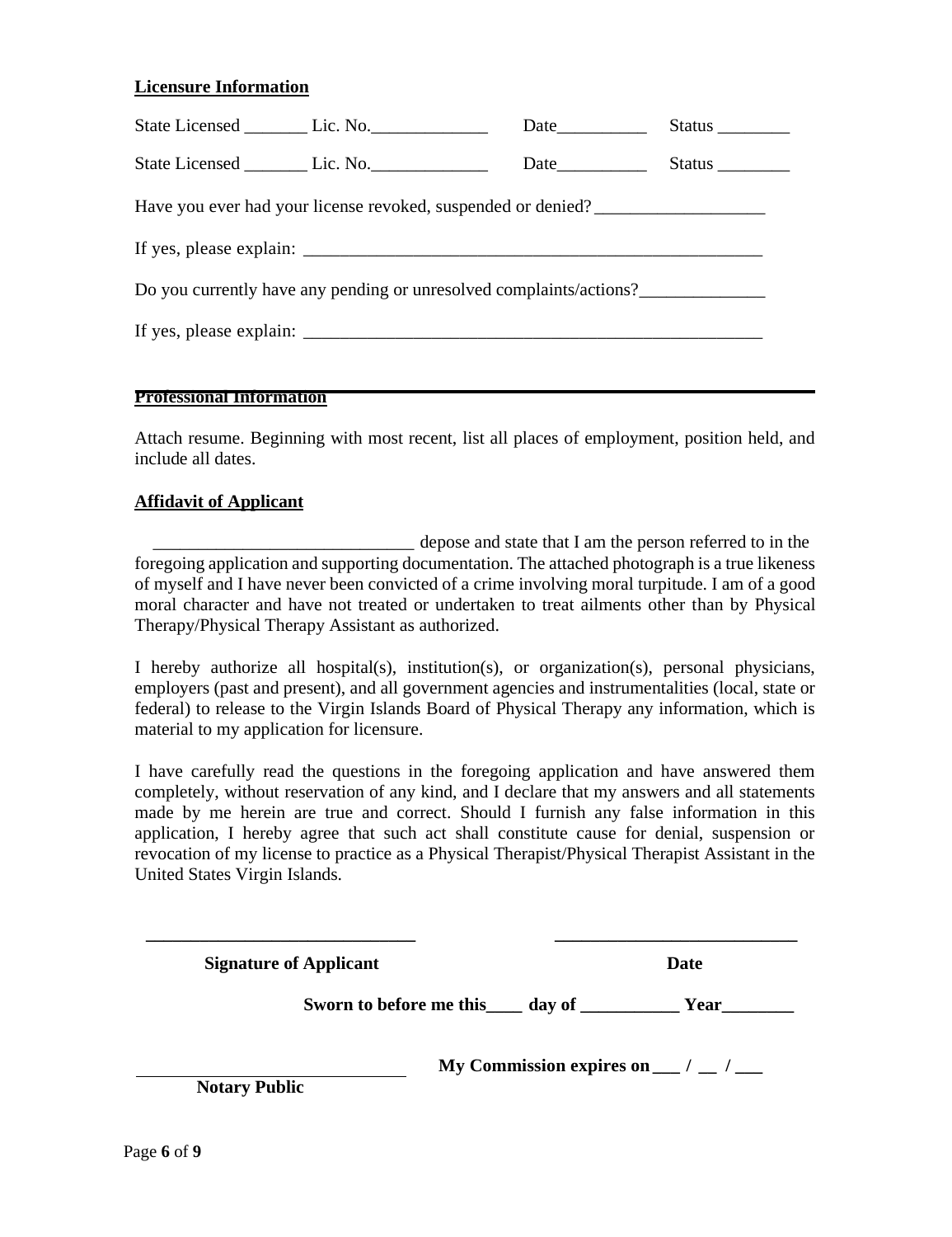

### **GOVERNMENT OF THE VIRGIN ISLANDS OF THE UNITED STATES -0- DEPARTMENT OF HEALTH**

VIRGIN ISLANDS Ph. 340-718-1311 BOARD OF PHYSICAL THERAPY

# **AUTHORIZATION FOR RELEASE OF INFORMATION**

In connection with my application for licensure for the practice of Physical Therapy/Physical Therapist Assistant in the United States Virgin Islands, I hereby authorize and consent to the release of any and all information requested by the Virgin Islands Board of Physical Therapy.

Additionally, I release from liability any hospital or agency releasing such information to the Physical Therapy Board in good faith.

**\_\_\_\_\_\_\_\_\_\_\_\_\_\_\_\_\_\_\_\_\_\_\_\_\_\_\_\_\_\_\_\_\_\_\_\_ \_\_\_\_\_\_\_\_\_\_\_\_\_\_\_\_\_ Name of Applicant (Print)** Date

> **\_\_\_\_\_\_\_\_\_\_\_\_\_\_\_\_\_\_\_\_\_\_\_\_\_\_\_\_\_\_\_\_\_\_\_ Signature of Applicant**

**Subscribed and** sworn to before me this \_\_\_\_\_ day of \_\_\_\_\_\_\_\_\_\_\_\_\_ 20\_\_\_\_\_\_\_\_\_\_\_

**Notary Public**

**My Commission expires on \_\_\_/\_\_\_\_/\_\_\_\_\_\_\_**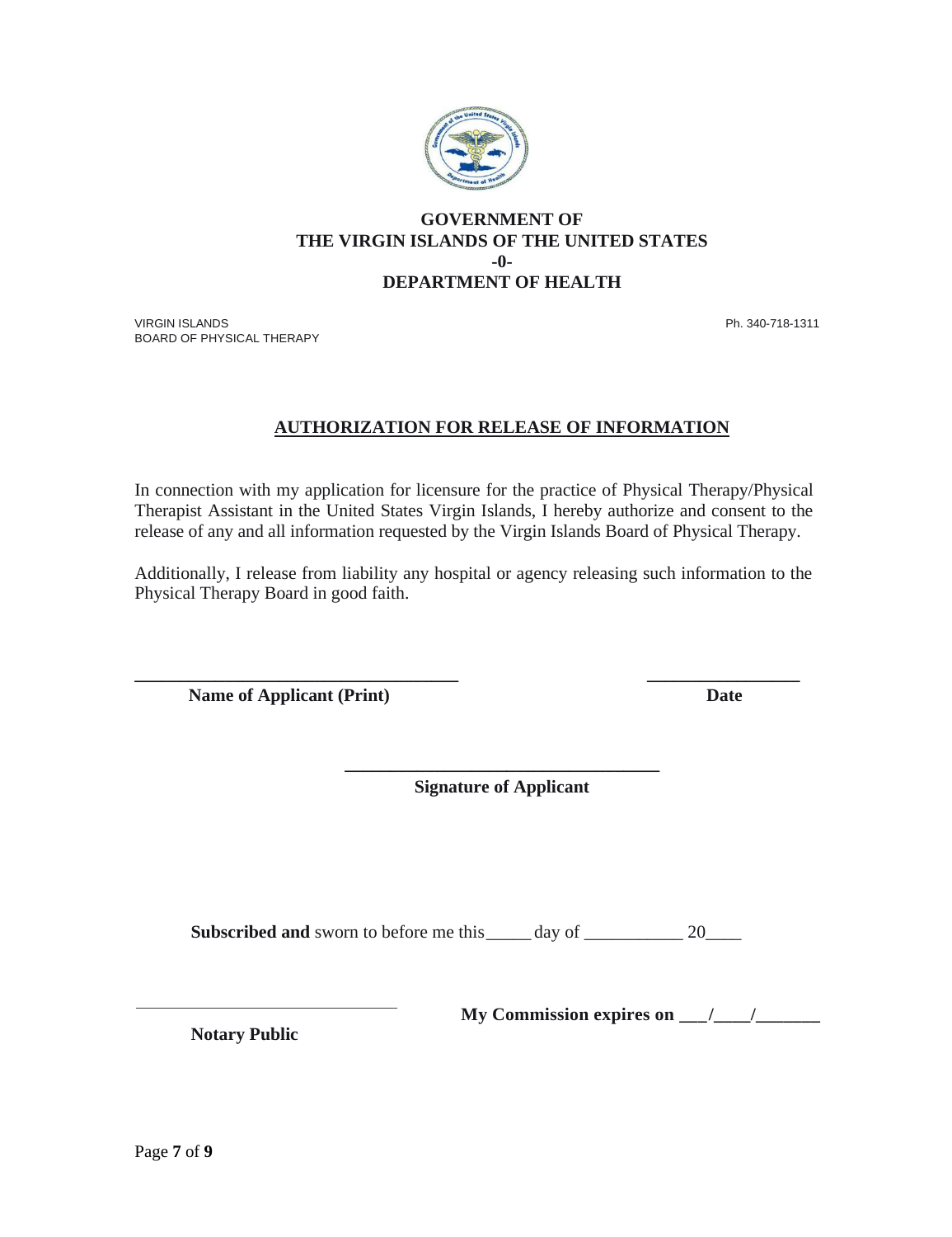### **VERIFICATION OF LICENSURE**

**Applicant:** Complete the applicant section of this form and forward to the state(s) in which you are now or have ever been licensed to practice Physical Therapy/ or as a Physical Therapy Assistant. If needed, you may copy this form for additional copies.

### **TO WHOM IT MAY CONCERN:**

I am being considered for Physical Therapy/Physical Therapy Assistant licensure in the Territory of the United States Virgin Islands. The Virgin Islands Board of Physical Therapy requires that this form be completed by each state in which I am now or have ever been licensed to practice my profession. Enclosed is my authorization for release of information. Please forward this form directly to the **Virgin Islands Board of Physical Therapy, Department of Health, PO Box 222995, Christiansted, VI 00822-2995.**

**Applicant Signature/Date**

 **Address:**

**My license Number in your state\_\_\_\_\_\_\_\_\_**

 **\_\_\_\_\_\_\_\_\_\_\_\_\_\_\_\_\_\_\_\_\_\_\_\_\_\_\_\_\_\_\_\_\_\_**

 **\_\_\_\_\_\_\_\_\_\_\_\_\_\_\_\_\_\_\_\_\_\_\_\_\_\_\_\_\_\_\_\_\_\_ \_\_\_\_\_\_\_\_\_\_\_\_\_\_\_\_\_\_\_\_\_\_\_\_\_\_\_\_\_\_\_\_\_\_**

### **THIS SECTION TO BE COMPLETED AND SIGNED BY AN OFFICIAL OF THE STATE BOARD AND RETURNED DIRECTLY TO THE VI BOARD OF PHYSICAL THERAPY.**

Full Name of Licensee

Licensed By: [ ] Examination License Status: [ ] Active [ ] Endorsement/Reciprocity [ ] Inactive [ ] Waiver [ ] Lapsed

License No. **Issuance Date** 

Date licensed expires

If licensed by endorsement, please indicate state licensee was endorsed from

Is license current and in good standing? \_\_\_\_\_\_ If No, furnish please details.

Has any disciplinary action ever been taken, or is any action pending against the above named licensee? \_\_\_\_\_\_\_\_ . If yes, please furnish details.

\_\_\_\_\_\_\_\_\_\_\_\_\_\_\_\_\_\_\_\_\_\_\_\_\_\_\_\_\_\_\_\_\_\_\_\_\_\_\_\_\_\_\_\_\_\_\_\_\_\_\_\_\_\_\_\_\_\_\_\_\_\_\_\_\_\_\_\_\_\_\_\_